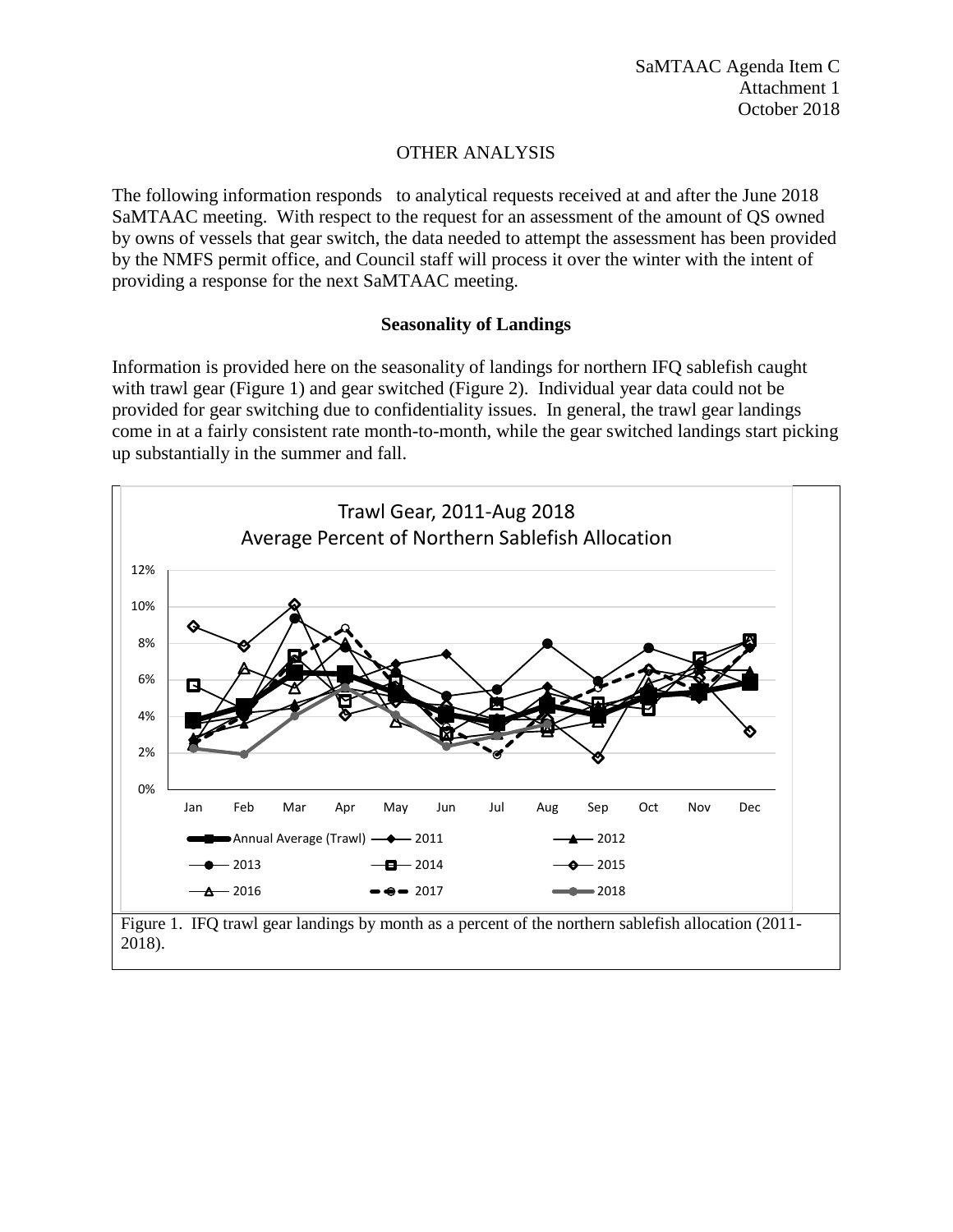

## **Geographic Distribution of North of 36º N. lat. Sablefish Landings**

<span id="page-1-0"></span>The geographic distribution for IFQ trawl landings is provided in [Table 1](#page-1-1) and the distribution of trawl IFQ gear switched landings is provided in [Table 2.](#page-2-0) The total percent of trawl landings in California have been relatively stable, with the exception of an increase to 38 percent in 2014 [\(Table 1\)](#page-1-1). Most of the gear switching occurs off Oregon and Washington [\(Table 2\)](#page-2-0). While the percent of gear switching has been relatively stable, there was a substantial one year increase in the California share in 2014.

<span id="page-1-1"></span>

|  | Table 1. Trawl gear sablefish landing pounds and percent of total by geographic areas (2011-2017). |  |  |  |
|--|----------------------------------------------------------------------------------------------------|--|--|--|
|  |                                                                                                    |  |  |  |

|                                | 2009                    | 2010      | 2011      | 2012      | 2013      | 2014      | 2015      | 2016      | 2017      |
|--------------------------------|-------------------------|-----------|-----------|-----------|-----------|-----------|-----------|-----------|-----------|
|                                | Pounds Landed           |           |           |           |           |           |           |           |           |
| WA-Col Riv (Astoria)           | 2,031,135               | 1,672,516 | 1.418.703 | 925.159   | 960.223   | 673.627   | 982.465   | 921.770   | 910,241   |
| Central/S OR                   | 2.721.290               | 2.297.451 | 1,083,192 | 1.212.187 | 1.108.124 | 1.055.946 | 1,139,553 | .368.090  | 1,573,926 |
| N-CA                           | 996.189                 | 854.202   | 638.363   | 605.328   | 487.872   | 551.985   | a/        | 619.068   | a/        |
| C-CA                           | 834.671                 | 711.752   | 492.169   | 385.364   | 508.082   | 521.582   | a/        | 279.573   | a/        |
| <b>CA Total</b>                | 830,860                 | 1,565,954 | 1,130,532 | 990,692   | 995.954   | 1,073,567 | 1,065,329 | 898.641   | 886,097   |
| <b>Coast Total</b>             | 6,583,285               | 5,535,921 | 3,632,427 | 3,128,038 | 3.064.301 | 2.803.140 | 3,187,347 | 3,188,501 | 3,370,264 |
|                                | <b>Percent of Total</b> |           |           |           |           |           |           |           |           |
| WA-Col Riv (Astoria)           | 31%                     | 30%       | 39%       | 30%       | 31%       | 24%       | 31%       | 29%       | 27%       |
| Central/S OR                   | 41%                     | 42%       | 30%       | 39%       | 36%       | 38%       | 36%       | 43%       | 47%       |
| N-CA                           | 15%                     | 15%       | 18%       | 19%       | 16%       | 20%       | a/        | 19%       | a         |
| C-CA                           | 13%                     | 13%       | 14%       | 12%       | 17%       | 19%       | a/        | 9%        | a/        |
| <b>CA Total</b>                | 28%                     | 28%       | 31%       | 32%       | 33%       | 38%       | 33%       | 28%       | 26%       |
| $\sim$ $\sim$<br>$\sim$ $\sim$ |                         |           | $-$       |           |           |           |           |           |           |

a/ Combined into total to preserve confidentiality.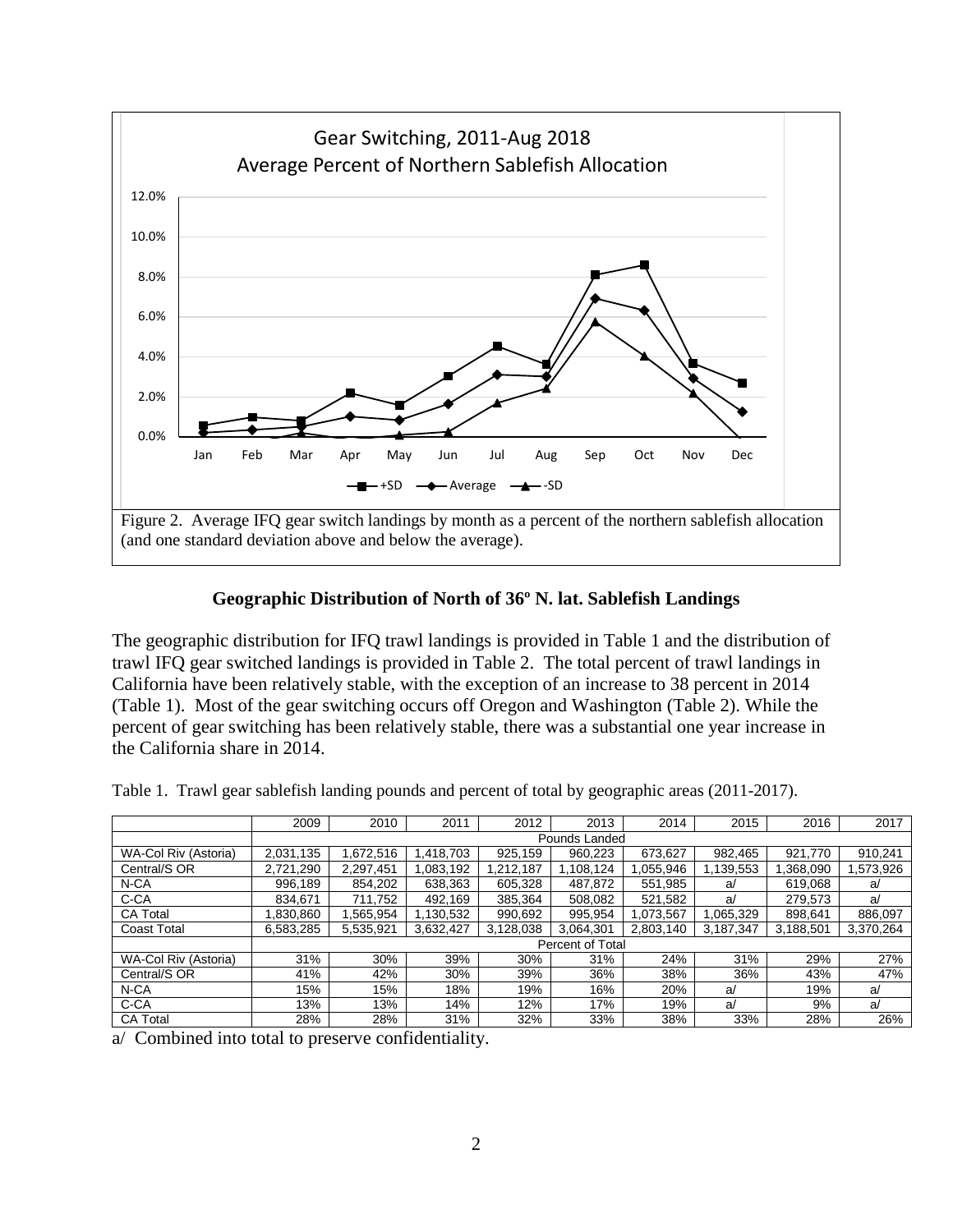|                      | 2011                    | 2012      | 2013    | 2014      | 2015      | 2016      | 2017      |  |
|----------------------|-------------------------|-----------|---------|-----------|-----------|-----------|-----------|--|
|                      | Pounds Landed           |           |         |           |           |           |           |  |
| WA-Col Riv (Astoria) | 671.713                 | 991,842   | 485,885 | a         | 821,699   | 787,523   | 807,552   |  |
| Central/S OR         | 594,467                 | 487.061   | 432.437 | a/        | 535.049   | 929.324   | 763,653   |  |
| WA+OR Total          | 1.266.181               | 1,478,903 | 918,322 | 922,049   | 1,356,748 | 1,716,847 | 1,571,205 |  |
| N-CA                 |                         |           | 0       |           |           | a         | a         |  |
| C-CA                 | 235,777                 | 141,464   | 60,921  | 331,892   | 215,125   | a/        | a/        |  |
| <b>CA Total</b>      | 235,777                 | 141,464   | 60,921  | 331,892   | 215,125   | 85,795    | 298,795   |  |
| <b>Coast Total</b>   | 1,501,957               | 1,620,367 | 979,243 | 1,253,941 | 1,571,873 | 1,802,642 | 1,870,000 |  |
|                      | <b>Percent of Total</b> |           |         |           |           |           |           |  |
| WA-Col Riv (Astoria) | 45%                     | 61%       | 50%     | a         | 52%       | 44%       | 43%       |  |
| Central/S OR         | 40%                     | 30%       | 44%     | a         | 34%       | 52%       | 41%       |  |
| WA+OR                | 84%                     | 91%       | 94%     | 74%       | 86%       | 95%       | 84%       |  |
| N-CA                 | 0%                      | 0%        | $0\%$   | 0%        | $0\%$     | a/        | a/        |  |
| C-CA                 | 16%                     | 9%        | 6%      | 26%       | 14%       | a/        | a         |  |
| <b>CA Total</b>      | 16%                     | 9%        | 6%      | 26%       | 14%       | 5%        | 16%       |  |

<span id="page-2-0"></span>Table 2. Gear switched sablefish landing pounds and percent of total by geographic areas (2011-2017).

a/ Combined into total to preserve confidentiality.

## **Sablefish Prices and Gear Switching**

Average sablefish prices (north and south by trawl and gear switched vessels) and the amount of gear switching are displayed in [Figure 3](#page-3-0) and [Table 3.](#page-3-1) After the first years of the program, the trawl caught northern sablefish price was relatively steady until dropping in 2018. The trawl caught price for southern sablefish has been on a general decline. The fixed gear price for northern sablefish and southern sablefish was on an increasing trend until 2018. The amount of gear switching in the north has been on a slight upward trend while that in the south has been decreasing (measured as a percent of the total allocation for each area). The decline in the south is more a reflection of the diminishing allocation attainment in the area than it is a change in the predominance of the gears used to harvest.